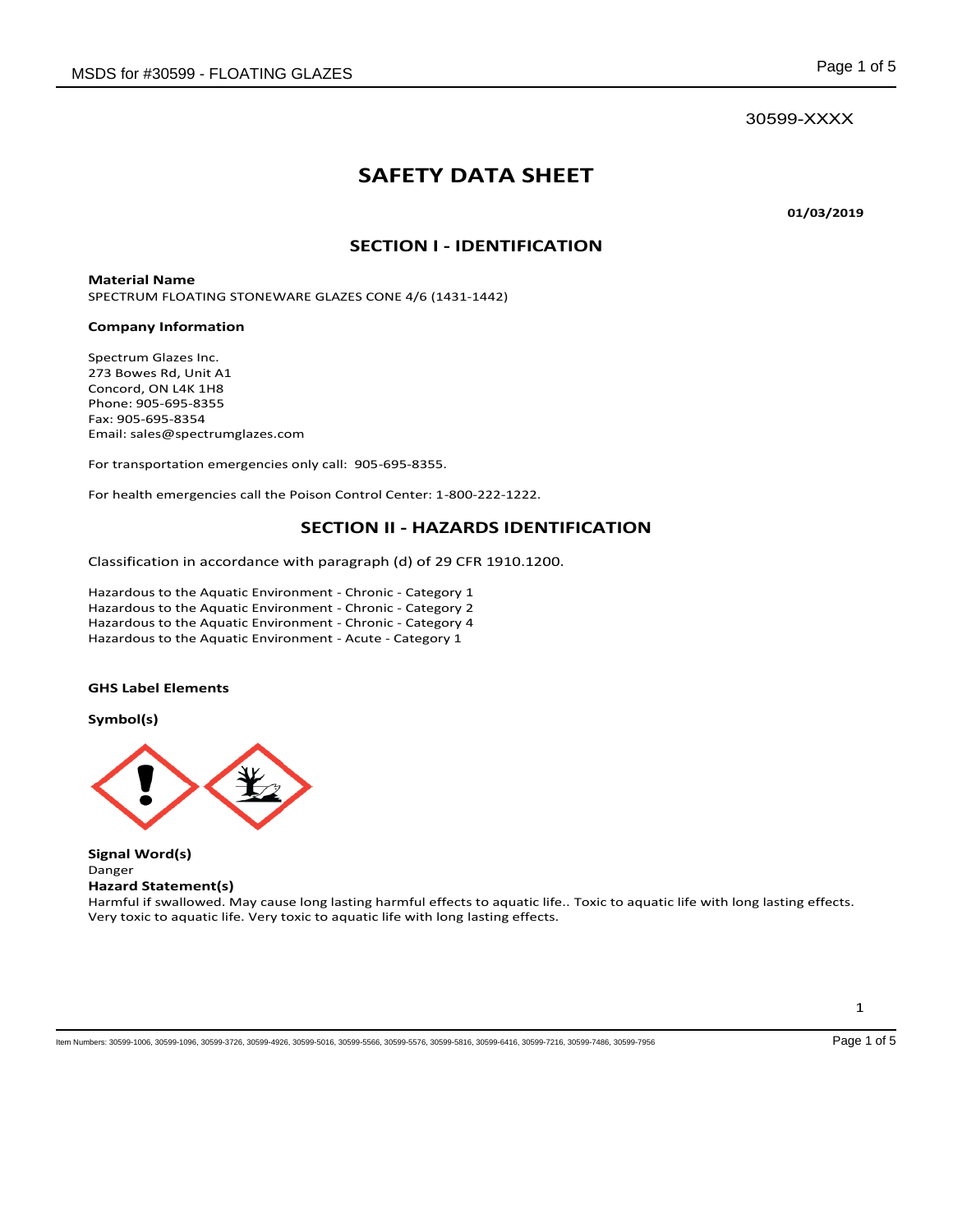#### **Precautionary Statement(s)**

#### **Prevention**

Do not handle until all safety precautions have been read and understood. Do not breath dust/fume/gas/mist/vapours/spray. Wash hands thoroughly after handling. Do not eat, drink, or smoke when using this product. Contaminated work clothing should not be allowed out of the workplace. Avoid release to the environment. Wear protective gloves/protective clothing/eye protection/face protection.

#### **Response**

Call a POISON CENTER/doctor if you feel unwell. Get medical advice/attention. Get medical advice/attention if you feel unwell. Rinse mouth. Wash contaminated clothing before reuse. Collect spillage. IF SWALLOWED: Immediately call a POISON CENTER/doctor. IF ON SKIN: Wash with plenty of water. If exposed or concerned: Get medical advice/attention. If skin irritation or rash occurs: Get medical advice/attention.

# **SECTION III - COMPOSITION / INFORMATION ON HAZARDOUS INGREDIENTS**

|                              |                      | <b>PEL/TLV</b> | Max               |   |  |
|------------------------------|----------------------|----------------|-------------------|---|--|
| <b>Hazardous Ingredients</b> | $CAS/EC \# (MG/M\#)$ |                | % Weight NTP IARC |   |  |
| <b>COPPER</b>                | 7440-50-8            | 1.00           | 3.54600           | N |  |

# **SECTION IV - FIRST AID MEASURES**

FIRST AID MEASURE: If swallowed, get prompt medical attention.

### **SECTION V - FIRE FIGHTING MEASURES**

FLASH POINT (METHOD): N/A EXPOSION LIMITS IN AIR (% BY VOLUME): NOT EXPOLSIVE EXTINGUISHING MEDIA: NO SPECIAL METHOD REQUIRED FIRE FIGHTING PROCEDURES: NO SPECIAL FIRE FIGHTING PROCEDURES REQUIRED UNUSUAL FIRE \$ EXPLOSION HAZARDS: NOT COMBUSTIBLE

### **SECTION VI - ACCIDENTAL RELEASE MEASURES**

STEPS TO BE TAKEN IN CASE A MATERIAL IS SPILLED: Clean up in accordance with all applicable regulations. Absorb spillage with non-combustible, absorbent material. For waste disposal see Section XIII.

# **SECTION VII - HANDLING AND STORAGE**

PRECAUTIONS TO BE TAKEN DURING HANDLING AND STORAGE: Good industrial hygiene practice requires that exposure be maintained below the TLV. This is preferably achieved through the provision of adequate ventilation. When exposure cannot be adequately controlled in this way, personal respiratory protection should be employed.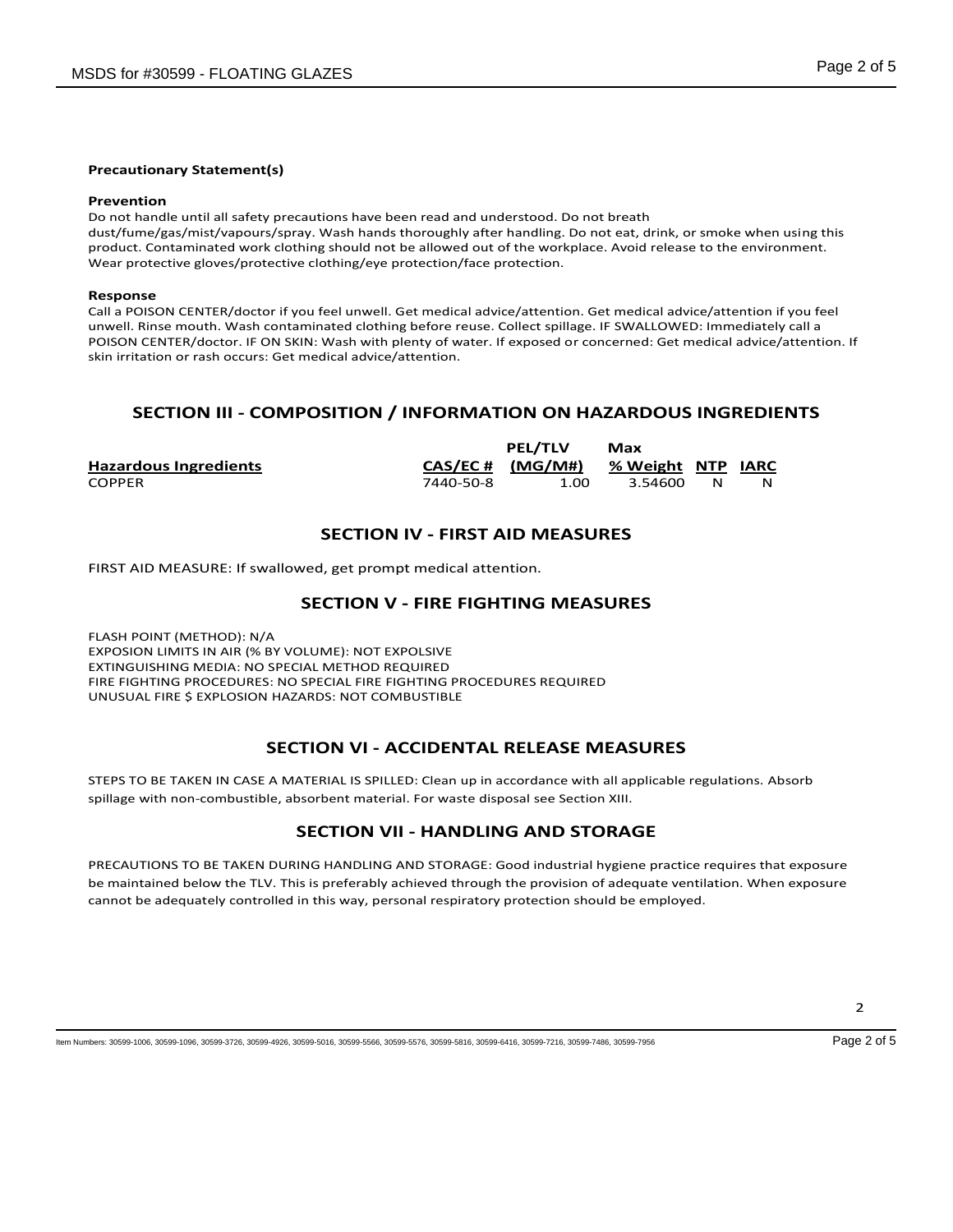# **SECTION VIII - EXPOSURE CONTROLS / PERSONAL PROTECTION**

RESPIRATORY PROTECTION AND SPECIAL VENTILATION REQUIREMENTS: Use a locally exhausting hood appropriate for the operation. Use with ventilation adequate to keep exposure within published exposure limits (SEE SECTION III). Use NIOSH certified mask for dusts or mists if exposure levels exceed published exposure limits (SEE SECTION III).

OTHER PROTECTIVE EQUIPMENT (GLOVES, GOGGLES, ETC.): None required.

WORK/HYGIENE PRACTICES: Avoid prolonged contact with skin. Wash hands immediately after use. When using do not eat, drink, or smoke.

ENGINEERING CONTROLS: Keep in original container. NOT FOR USE IN HEALTH CARE FACILITIES. KEEP OUT OF REACH OF CHILDREN.

### **SECTION IX - PHYSICAL AND CHEMICAL PROPERTIES**

BOILING POINT: N/A MELTING POINT: N/A VAPOUR PRESSURE: N/A SPECIFIC VAPOUR DENSITY<br>SOLUBILITY IN WATER: N/A SOLUBILITY IN WATER:

REACTIVITY IN WATER: NON-REACTIVE

# **SECTION X - STABILITY AND REACTIVITY**

HAZARDOUS POLYMERIZATION PRODUCTS: N/A STABILITY (STABLE CONDITIONS TO AVOID): N/A INCOMPATIBILITY (MATERIALS TO AVOID): N/A HAZARDOUS DECOMPOSITION PRODUCTS: N/A

### **SECTION XI - TOXOLOGICAL INFORMATION**

ACUTE EFFECTS ASSOCIATED WITH USE OF THIS MATERIAL: EXPOSURE MAY CAUSE ACUTE OR DELAYEDDAMAGE TO THE LUNGS. MAY BE HARMFUL BY BREATHING DUSTS OR MISTS. MAY BE HARMFUL IF SWALLOWED. CONTACT MAY RESULT IN REDNESS OR PAIN IN THE EYES. EXPOSURE MAY RESULT IN SHORTNESS OF BREATH, CHEST PAIN, CHEST TIGHTNESS, WHEEZING AND A COUGH.

The summated LD50 is 566.6 mg/kg.

The summated LC50 is 32924 mg/cubic meter.

This product is considered to be a known or suspected human carcinogen by NTP, IARC, or OSHA (see SECTION III).

## **SECTION XII - ECOLOGICAL INFORMATION**

**Aquatic Hazard Statement(s)** Toxic to aquatic life with log lasting effects.

Mau cause long lasting harmful effects to aquatic life.

Very toxic to aquatic life.

Very toxic to aquatic life with log lasting effects.

# **SECTION XIII - DISPOSAL CONSIDERATIONS**

RCRA HAZARD CLASS (40 CFR 261): THIS PRODUCT IS NOT CLASSIFIED AS A HAZARDOUS WASTE. WASTE DISPOSAL METHOD: DISPOSE OF IN ACCORDANCE FEDERAL, STATE, AND LOCAL REGULATIONS.

3

Item Numbers: 30599-1006, 30599-1096, 30599-3726, 30599-4926, 30599-5016, 30599-5566, 30599-5576, 30599-5416, 30599-74716, 30599-7486, 30599-7956 Page 3 of 5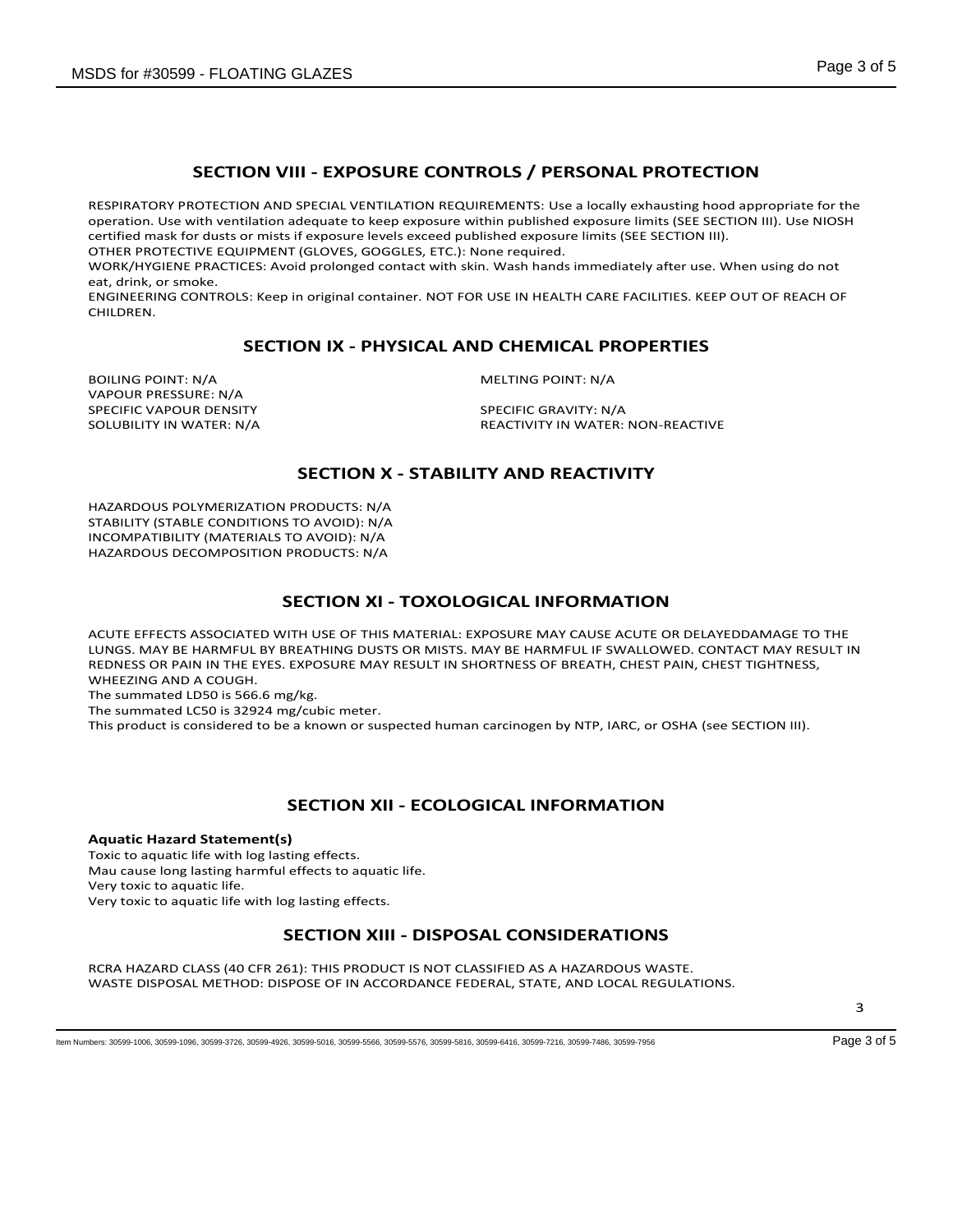## **SECTION XIV - TRANSPORTATION INFORMATION**

U.S.DOT (49 CFR 172.101): THIS IS NOT A HAZARDOUS MATERIAL AS CLASSIFIED BY CFR 172.101.

#### **SECTION XV - REGULATORY INFORMATION**

CONTENTS OF THIS SDS COMPLY WITH OSHA HAZARD COMMUNICATION STANDARD 29 CFR 1910.1200.

EPA SARA TITLE III CHEMICAL LISTINGS: SECTION 302.4 EXTREMELY HAZARDOUS SUBSTANCES (40 CFR 355): NONE

SECTION 313 TOXIC CHEMICALS (40 CFR 372): NONE

INTERNATIONAL REGULATIONS

CANADIAN WHMIS: THIS PRODUCT IS A CONTROLLED PRODUCT UNDER CANADA'S WORKPLACE HAZARDOUS MATERIALS INFORMATION SYSTEM. IT CONTAINS THE FOLLOWING TOXIC OR HIGHLY TOXIC MATERIALS: **NONE** 

SUPPLEMENTAL STATE COMPLIANCE INFORMATION:

THIS PRODUCT CONTAINS THE FOLLOWING CHEMICAL(S) LISTED UNDER NEW JERSEY'S RIGHT TO KNOW PROGRAM: NONE

THIS PRODUCT CONTAINS THE FOLLOWING CHEMICAL(S) REQUIRING NOTIFICATIOJN TO THE STATE OF WASHINGTON UNDER THEIR CHILDREN'S SAFE PRODUCTS ACT: **NONE** 

THIS PRODUCT CONTAINS THE FOLLOWING CHEMICAL(S) LISTED IN FLORIDA'S TOXIC SUBSTANCE LIST: NONE

THIS PRODUCT CONTAINS THE FOLLOWING CHEMICAL(S) LISTED IN MAINE'S PRIORITY CHEMICAL LIST: NONE

THIS PRODUCT CONTAINS THE FOLLOWING CHEMICAL(S) CONSIDERED BY VERMONT AS BEING OF VERY HIGH CONERN TO CHILDREN: **NONE** 

THIS PRODUCT CONTAINS THE FOLLOWING CHEMICAL(S) LISTED IN MASSACHUSETTS' HAZARDOUS SUBSTANCE LIST: **NONE** 

THIS PRODUCT CONTAINS THE FOLLOWING CHEMICAL(S) LISTED IN MICHIGAN'S CRITICAL MATERIALS REGISTER: NONE

THIS PRODUCT CONTAINS THE FOLLOWING CHEMICAL(S) LISTED ON MINNESOTA'S HAZARDOUS SUBSTANCES LIST: **NONE** 

THIS PRODUCT CONTAINS THE FOLLOWING CHEMICAL(S) LISTED IN PENNSYLVANIA'S HAZARDOUS SUBSTANCES LIST: **NONE** 

Item Numbers: 30599-1006, 30599-1096, 30599-3726, 30599-4926, 30599-5016, 30599-5566, 30599-5576, 30599-5816, 30599-6416, 30599-7216, 30599-7486, 30599-7956 Page 4 of 5